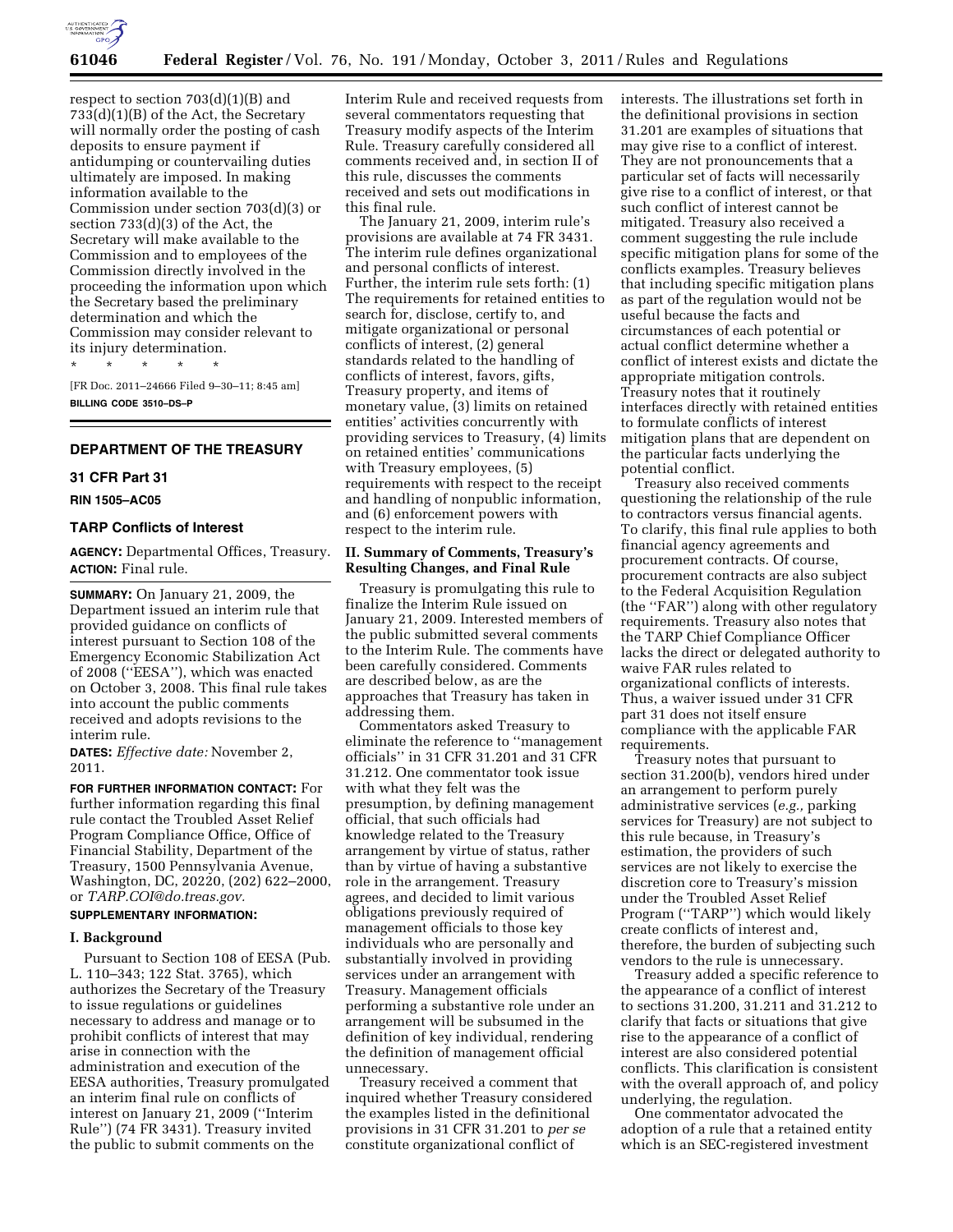adviser is *per se* deemed to have complied with the federal securities laws mentioned in section 31.211(a) or that, in the alternative, the rule should require that the compliance programs only be ''reasonably designed'' to detect and prevent violations of federal securities laws and organizational conflicts of interest. Treasury does not agree with the first suggestion but agrees with the latter, and has revised section 31.211(a) accordingly.

Treasury also received comments that the standards related to gifts in section 31.213(a)(1) should be limited to individuals deployed for Treasury and include reasonable scope limitations. In response, Treasury agreed to limit application of section 31.213(a)(1) to individuals performing work under the arrangement and added specific dollar figures to the restriction on accepting or soliciting favors, gifts, or other items of monetary value (above \$20 per gift or \$50 for the year) to make it consistent with the standards used by the Office of Government Ethics.

Treasury clarifies that it intends to follow the same standard for ''credible evidence'' in section 31.213 that is used in relation to FAR Clause 52.203–13(b) (3).

One commentator believed that the definition of ''retained entity'' was overly broad, in that it included subcontractors and consultants hired to perform services under the arrangement, and that the reference to subcontractors and consultants should be removed or, in the alternative, limited to those providing substantive services under the arrangement. Treasury disagrees and notes that subcontractors and vendors may possess conflicts of interest that could cause a reasonable person with knowledge of the relevant facts to question the retained entity's objectivity or judgment. As stated previously, pursuant to section 31.200(b), administrative contracts are excluded from the rule, thus avoiding application of the rule to entities unlikely to possess organizational conflicts of interest.

A commentator also recommended that ''related entities'' be defined more narrowly, to eliminate parents, subsidiaries, *etc.* which operate independently from the retained entity. It was noted that some conflict mitigation procedures, such as barriers to eliminate the sharing of information, may also inhibit the discovery of conflicts of interest involving related entities. Treasury understands the commentator's concern, but believes revising the related entity definition is unnecessary as the conflict mitigation measures listed in section 31.211(c) are provided for illustrative purposes only

and can be tailored as necessary in the actual mitigation plan agreed upon by the retained entity and Treasury.

One comment maintained that the rule inappropriately places too much of the burden of discovering conflicts of interest, both organizational and personal, on the retained entity, and that the rule should be amended to explicitly state the burden falls on both the retained entity and the Treasury. Treasury does not agree. Although Treasury takes independent steps to identify conflicts of interest and determine appropriate mitigants, the rule focuses on the obligation of the retained entity, pursuant to section 31.211(a), to identify conflicts and formulate a conflicts of interest mitigation plan.

One commentator stated the rule should specify the level of employee within the retained entity that must learn of an organizational conflict of interest before a reporting obligation is triggered. Treasury believes that such a limitation would be opposed to its policy objectives that any employee of a retained entity who knows of a conflict should be required to report it.

Treasury also received a comment in favor of a materiality threshold in judging what constitutes an organizational conflict of interest. Treasury was directed to look to applicable case law concerning Rule 10b–5 of the Securities Exchange Act of 1934. Treasury has not adopted a materiality threshold because Treasury should be alerted to any possible conflict of interest, and post-notification Treasury can decide whether a conflict is material. Additionally, the adoption of a materiality threshold could invite abuse.

Treasury received a comment expressing the view that, since the American Bar Association's (ABA) Rules of Professional Conduct already contain conflicts of interest provisions, that Treasury should disregard organizational conflicts of interest concerns when the retained entity is a law firm that has complied with the standards set forth in either these rules or applicable case law. Treasury does not adopt this change because this regulation is specifically related to the requirements of EESA and the ABA Rules of Professional Conduct may not adequately address all conflicts of interest.

Treasury received comments suggesting that the continuing obligation to search for any potential organizational and personal conflicts of interest and to report new conflicts of interest within five business days of learning of them is unreasonable and

invites failure. It was requested that Treasury adopt a more flexible standard, and one commentator even recommended eliminating the notification requirement altogether and relying only upon the periodic certifications. Treasury believes such a five day timeframe is appropriate and does not need to be revised or lengthened. Experience has shown five days is not too short of a period as the retained entity need only provide Treasury notification of the conflict and the initial proposal for mitigating the conflict. In addition, it is important for mitigation controls to be implemented without delay. Eliminating the notification requirement and relying solely upon the periodic certification may result in situations in which certain conflicts of interest have not been mitigated adequately and, thus, Treasury's ability to monitor such conflicts in a timely manner would be undercut.

One comment requested the clarification that the notification requirement applies only to conflicts of interest not yet identified, and not to new conflicts that can be addressed by a previously-approved conflicts mitigation plan. The notification requirement applies to all new conflicts.

The same comment questioned whether the five day timeframe begins at the time the new conflicts arises, or when the retained entity's TARP Compliance Officer is informed of the new conflict. For avoidance of doubt, the five day timeframe begins when any person at the retained entity becomes aware of the new conflict (not just the TARP Compliance Officer).

Treasury also received comments to the effect that the section 31.212(b) concept of identifying and monitoring close personal relationships was improperly subjective because the phrase ''close personal relationship'' is open to broad interpretation. Treasury agrees and revised the definition of a personal conflict of interest in section 31.201 and the requirements of section 31.212(b) to include ''an individual, or any dependent child (meaning son, daughter, stepson or stepdaughter who is either (a) Unmarried, under age 21, and living in the individual's house, or (b) considered a ''dependent'' of the individual under the U.S. tax code),'' In making this modification, Treasury adopted the standards used in completing the Office of Government Ethics (''OGE'') Form 450.

Treasury received many comments expressing the view that requiring the use of OGE Form 278 as a disclosure standard in the personal conflicts inquiry process (section 31.212(b))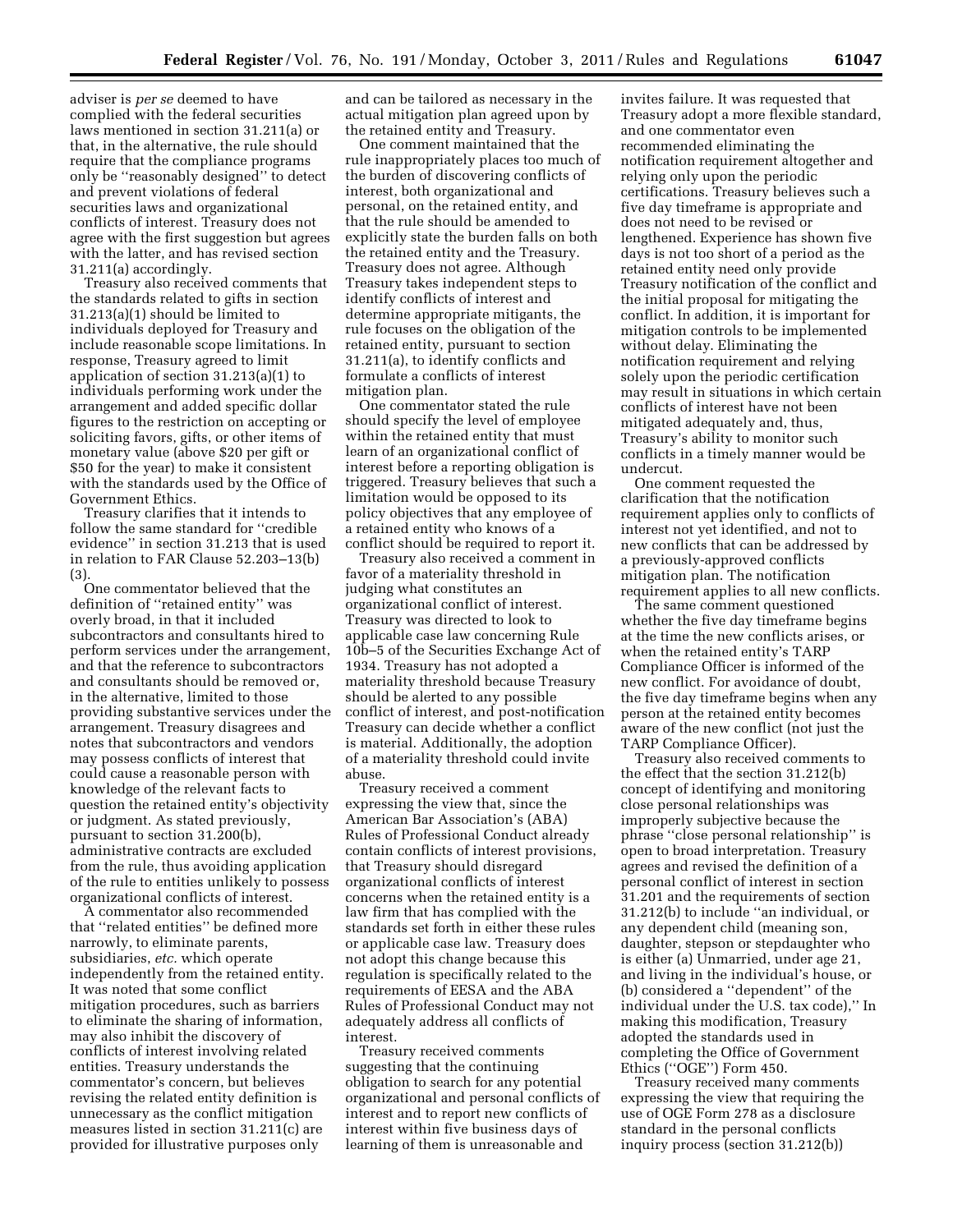presented an overly invasive, unwarranted burden, in that it took too long to fill out the form and that the form asked intrusive questions regarding personal activities. Treasury reviewed these comments in light of its own experience, and also in light of having received an official recommendation from the Government Accountability Office (GAO) suggesting that Form 450 would be a more appropriate model on which vendors should base their inquiries into the personal conflicts of their employees than Form 278. The GAO believed that the using Form 450 as a model could appropriately reduce the burden of providing financial information as opposed to the Form 278. *See TROUBLED ASSET RELIEF PROGRAM: March 2009 Status of Efforts to Address Transparency and Accountability Issues, GAO March 2009 p. 45, available at [http://www.gao.gov/new.items/](http://www.gao.gov/new.items/d09504.pdf)  [d09504.pdf.](http://www.gao.gov/new.items/d09504.pdf)* On these bases, Treasury agrees that Form 450 is more appropriate than Form 278 as a personal conflicts inquiry model, and has substituted Form 450 for Form 278 in the rule.

Treasury received a comment asserting the rule did not provide enough detail in regard to what would constitute a personal conflict of interest, and what the related mitigation steps would be. Since the Interim Rule has been released, Treasury has found that the definition of ''personal conflicts of interest'' is sufficiently broad to encompass the wide range of personal conflicts of interest that may arise, but yet provides enough guidance for retained entities to recognize which circumstances could constitute a personal conflict of interest, and that the variables that would determine a sufficient mitigation plan are such that providing specific examples would be of limited value.

Some commentators expressed concern that the ten-business day timeframe for submitting the personal conflicts of interest certification is too little time for a sound submission, contending it is unlikely a retained entity would be able to gather, process, and certify the required information in that time. Treasury disagrees because it has found in its experience in applying the Interim Rule that ten business days is sufficient time to gather the information required to submit the personal conflicts of interest certification, particularly since the retained entity can begin at least part of the process before the arrangement is signed. If a retained entity feels ten business days may not be adequate (for example, if the retained entity has a

large number of key individuals), it may request an extension.

Treasury also received a comment that the three-year document retention requirement in sections 31.211(h) and 31.212(h) should be shortened. Treasury believes the three-year document retention requirement is necessary in case any question should surface regarding a past determination or mitigation as to a particular personal conflict of interest.

One commentator felt that section 31.213(c) should be revised so that Treasury would no longer refer all violations of 18 U.S.C. 1001 to the Department of Justice and to SIGTARP, but would instead refer only those violations relating to services under EESA and related certifications. Treasury sees no reason to limit which violations it refers to the Department of Justice or to SIGTARP, as Treasury does not wish for any false statements to go unreported.

Treasury received a comment that the phrase ''impermissible conflicts of interest'' referred to in section 31.214 should be limited so that it only relates to activities in connection with buying or selling assets under the TARP program, and not to ''customary'' business activities such as managing client accounts that hold securities or other financial instruments issued by TARP-funded entities. Treasury was also urged to limit the prohibitions set forth in section 31.214(a) and (b) to concurrent activities involving the specific assets for which the retained entity has entered into an arrangement with Treasury, and further, to adopt a *de minimis* exception in order to permit a retained entity to engage in certain incidental market activities involving TARP securities without such activities rising to the level of an ''impermissible'' conflict of interest. Treasury believes that because such activities can be addressed in the retained entity's conflicts mitigation plan agreed upon by Treasury, and because section 31.214 specifically states its restrictions do not apply if ''Treasury agrees in writing to specific mitigation measures,'' including these exceptions in the rule is unnecessary.

The same commentator argued that section 31.217(a)'s treatment of all information provided by Treasury to a retained entity under an arrangement as non-public until Treasury determines otherwise is overbroad. It was recommended that the confidentiality requirement apply only to information pertaining to a TARP beneficiary or its assets, or that is otherwise marked by Treasury as proprietary or confidential. Treasury understands the

commentator's concern, but believes the consequences of sensitive information becoming public are such that maintaining a broad determination of confidentiality is warranted and appropriately protective of confidential information.

Treasury also received comments recommending that only management officials and key personnel be subject to a duty to report violations of confidentiality obligations. As stated earlier, Treasury believes that any employee of the retained entity should be required to report a breach of confidentiality.

Treasury received one comment expressing the view that the penalties contemplated by section 31.218(a) are overly broad and not reasonably calculated to address the nature and severity of the perceived transgression. Treasury believes that the appropriateness of the sanction will depend heavily on the violation, such that leaving the potential penalties listed in the rule broad is appropriate.

Treasury received a comment recommending that section 31.218(b) be eliminated due to perceived uncertainty regarding Treasury's expectations regarding the times and extent of the disclosure requirements found in the rule. Treasury believes section 31.218(b) encourages prompt disclosure of violations of the rule, and thus rejects the recommendation.

The definition of ''key individual'' in section 31.201 has been changed to clarify that the list of actions that may constitute personal and substantial participation in a matter provides examples and is not necessarily an exclusive list of such actions. This change is made to more closely track the language of 5 CFR 2635.402(b)(4), upon which the list is based. It should be stressed that while § 2635.402(b)(4), which applies to Government employees, covers participation in a Government matter, personal and substantial participation in a decision or other matter under consideration by the retained entity itself will satisfy the criteria for a key individual under this part 31. For example, an employee of the retained entity who provides advice to other employees of the retained entity concerning performance of the arrangement qualifies as a key individual if the other elements of the definition are satisfied.

For consistency, Treasury replaced the previous definition of ''troubled assets'' (in section 31.201) with a reference to the definition given in EESA, 12 U.S.C. 5209(9).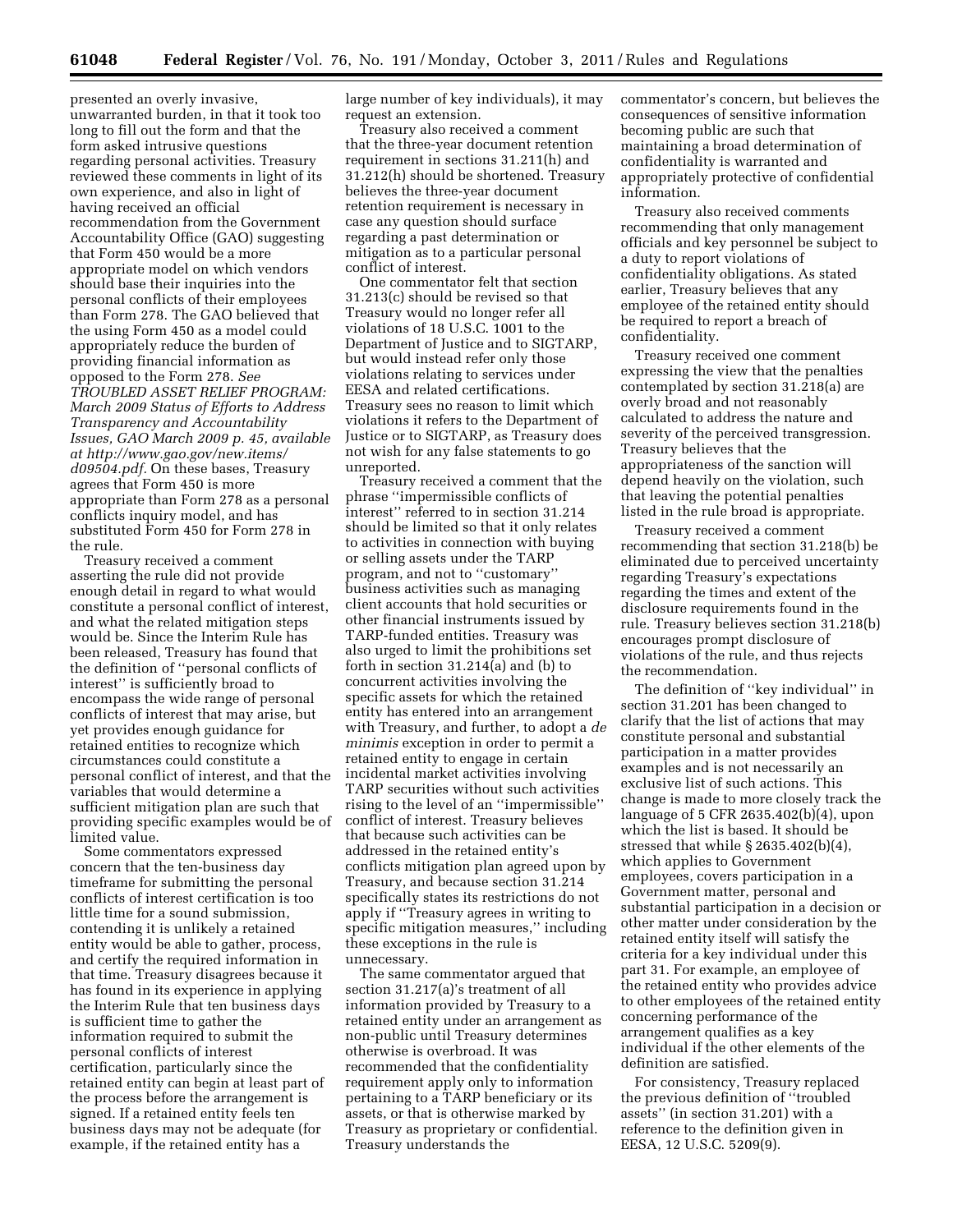## **III. Procedural Requirements**

# *Regulatory Planning and Review*

Executive Orders 13563 and 12866 direct agencies to assess costs and benefits of available regulatory alternatives and, if regulation is necessary, to select regulatory approaches that maximize net benefits (including potential economic, environmental, public health and safety effects, distributive impacts, and equity). Executive Order 13563 emphasizes the importance of quantifying both costs and benefits, of reducing costs, of harmonizing rules, and of promoting flexibility. This rule has been designated a ''significant regulatory action'' although not economically significant, under section 3(f) of Executive Order 12866. Accordingly, the rule has been reviewed by the Office of Management and Budget.

## *Regulatory Flexibility Act*

Because no notice of proposed rulemaking is required, this rule is not subject to the provisions of the Regulatory Flexibility Act (5 U.S.C. chapter 6).

#### *Paperwork Reduction Act*

The information collections contained in the rule have been reviewed and approved by OMB under the Paperwork Reduction Act (44 U.S.C. chapter 35) and assigned OMB control number 1505–0209. Under the Paperwork Reduction Act, an agency may not conduct or sponsor and a person is not required to respond to, a collection of information unless it displays a valid OMB control number.

#### **List of Subjects in 31 CFR Part 31**

Conflicts of interest, Contracts, Troubled assets.

For the reasons set out in the preamble, Title 31 of the Code of Federal Regulations is amended as follows:

■ 1. Revise part 31 to read as follows:

# **PART 31—TROUBLED ASSET RELIEF PROGRAM**

Sec. 31.1 General.

#### **Subpart A—[Reserved]**

## **Subpart B—Conflicts of Interest**

- 31.200 Purpose and scope.
- 31.201 Definitions.<br>31.211 Organizatio
- Organizational conflicts of interest.
- 31.212 Personal conflicts of interest.<br>31.213 General standards
- General standards.
- 31.214 Limitations on concurrent activities.
- 31.215 Grant of waivers.

31.216 Communications with Treasury employees.

31.217 Confidentiality of information. 31.218 Enforcement.

**Authority:** 31 U.S.C. 321; Pub. L. 110–343; 122 Stat. 3765.

#### **§ 31.1 General.**

This part sets forth regulations to implement and administer the Emergency Economic Stabilization Act of 2008 (Pub. L. 110–343; 122 Stat. 3765).

# **Subpart A—[Reserved]**

## **Subpart B—Conflicts of Interest**

## **§ 31.200 Purpose and scope.**

(a) *Purpose.* This regulation sets forth standards to address and manage or to prohibit conflicts of interest that may arise in connection with the administration and execution of the authorities under the Troubled Asset Relief Program (TARP), established under sections 101 and 102 of the Emergency Economic Stabilization Act of 2008 (EESA).

(b) *Scope.* This regulation addresses actual and potential conflicts of interest, or circumstances that give rise to the appearance of a conflict of interest, that may arise from contracts and financial agency agreements between private sector entities and the Treasury for services under the TARP, other than administrative services identified by the TARP Chief Compliance Officer.

## **§ 31.201 Definitions.**

As used in this part:

*Arrangement* means a contract or financial agency agreement between a private sector entity and the Treasury for services under the TARP, other than administrative services identified by the TARP Chief Compliance Officer.

*Dependent child* means a son, daughter, stepson or stepdaughter who is either (a) Unmarried, under age 21, and living in the individual's house, or (b) considered a ''dependent'' of the individual under the U.S. tax code.

*EESA* means the Emergency Economic Stabilization Act of 2008, as amended.

*Key individual* means an individual providing services to a private sector entity who participates personally and substantially, through, for example, decision, approval, disapproval, recommendation, or the rendering of advice, in the negotiation or performance of, or monitoring for compliance under, the arrangement with the Treasury. For purposes of the definition of key individual, the words ''personally and substantially'' shall have the same meaning and

interpretation as such words have in 5 CFR 2635.402(b)(4).

*Organizational conflict of interest*  means a situation in which the retained entity has an interest or relationship that could cause a reasonable person with knowledge of the relevant facts to question the retained entity's objectivity or judgment to perform under the arrangement, or its ability to represent the Treasury. Without limiting the scope of this definition, organizational conflicts of interest may include the following situations:

(1) A prior or current arrangement between the Treasury and the retained entity that may give the retained entity an unfair competitive advantage in obtaining a new arrangement with Treasury.

(2) The retained entity is, or represents, a party in litigation against the Treasury relating to activities under the EESA.

(3) The retained entity provides services for Treasury relating to the acquisition, valuation, disposition, or management of troubled assets at the same time it provides those services for itself or others.

(4) The retained entity gains, or stands to gain, an unfair competitive advantage in private business arrangements or investments by using information provided under an arrangement or obtained or developed pursuant to an arrangement with Treasury.

(5) The retained entity is a potential candidate for relief under EESA, is currently participating in an EESA program, or has a financial interest that could be affected by its performance of the arrangement.

(6) The retained entity maintains a business or financial relationship with institutions that have received funds from Treasury pursuant to the EESA.

*Personal conflict of interest* means a personal, business, or financial interest of an individual, his or her spouse or any dependent child that could adversely affect the individual's ability to perform under the arrangement, his or her objectivity or judgment in such performance, or his or her ability to represent the interests of the Treasury.

*Related entity* means the parent company and subsidiaries of a retained entity, any entity holding a controlling interest in the retained entity, and any entity in which the retained entity holds a controlling interest.

*Retained entity* means the individual or entity seeking an arrangement with the Treasury or having such an arrangement with the Treasury, but does not include special government employees. A ''retained entity'' includes the subcontractors and consultants it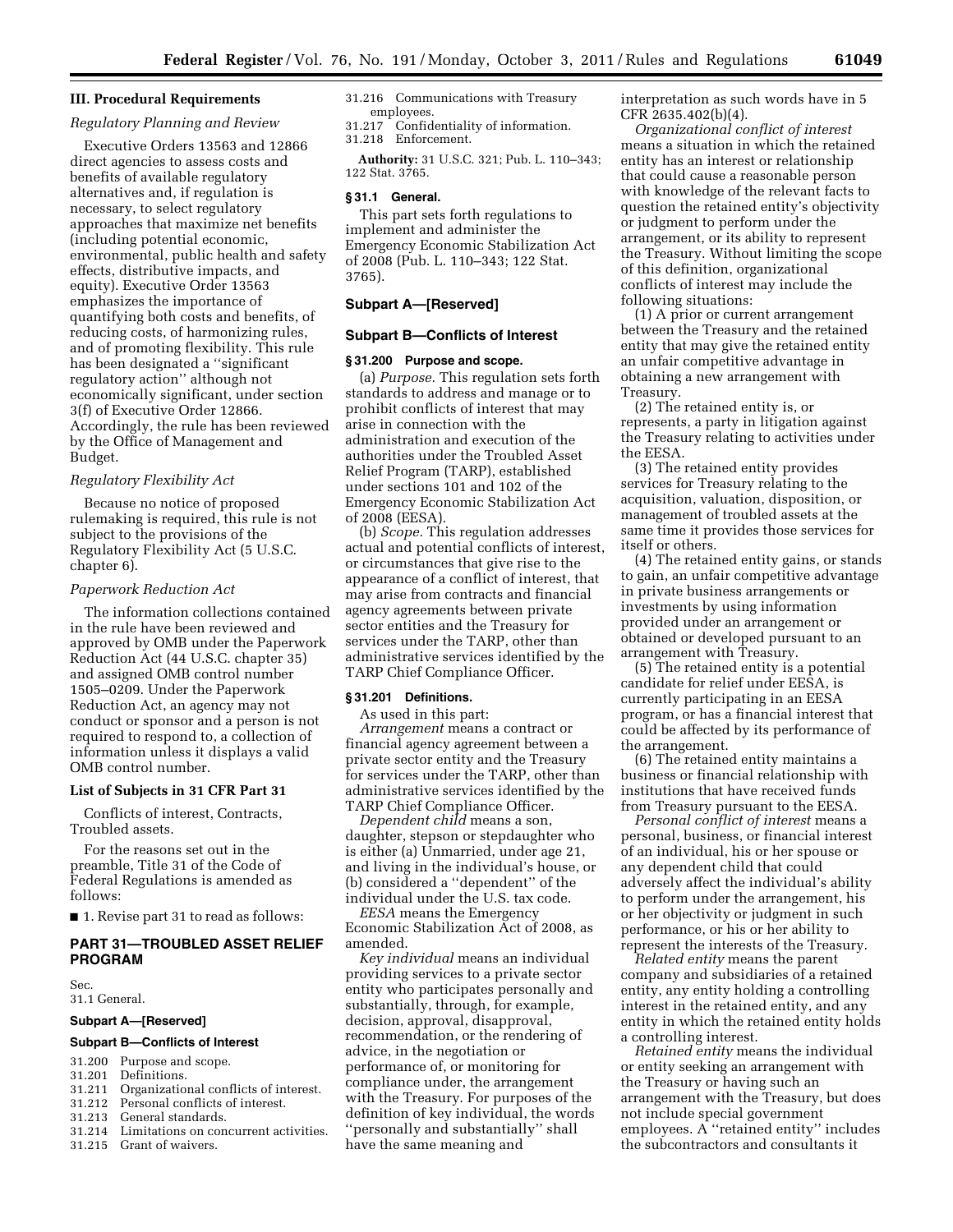hires to perform services under the arrangement.

*Special government employee* means an officer or employee serving the Treasury, serving with or without compensation, for a period not to exceed 130 days during any 365-day period on a full-time or intermittent basis.

*Treasury* means the United States Department of the Treasury.

*Treasury employee* means an officer or employee of the Treasury, including a special government employee, or an employee of any other government agency who is properly acting on behalf of the Treasury.

*Troubled assets,* for purposes of this rule, shall have the same meaning as set forth in 12 U.S.C. 5202(9).

## **§ 31.211 Organizational conflicts of interest.**

(a) *Retained entity's responsibility.* A retained entity working under an arrangement shall not permit an actual or potential organizational conflict of interest (including a situation in which the retained entity has an interest or relationship that could cause a reasonable person with knowledge of the relevant facts to question the retained entity's objectivity or judgment to perform under the arrangement or its ability to represent the Treasury), unless the conflict has been disclosed to Treasury under this Section and mitigated under a plan approved by Treasury, or Treasury has waived the conflict. With respect to arrangements for the acquisition, valuation, management, or disposition of troubled assets, the retained entity shall maintain a compliance program reasonably designed to detect and prevent violations of federal securities laws and organizational conflicts of interest.

(b) *Information required about the retained entity.* As early as possible before entering an arrangement to perform services for Treasury under the EESA, a retained entity shall provide Treasury with sufficient information to evaluate any organizational conflicts of interest. The information shall include the following:

(1) The retained entity's relationship to any related entities.

(2) The categories of troubled assets owned or controlled by the retained entity and its related entities, if the arrangement relates to the acquisition, valuation, disposition, or management of troubled assets.

(3) Information concerning all other business or financial interests of the retained entity, its proposed subcontractors, or its related entities, which could conflict with the retained entity's obligations under the arrangement with Treasury.

(4) A description of all organizational conflicts of interest and potential conflicts of interest.

(5) A written detailed plan to mitigate all organizational conflicts of interest, along with supporting documents.

(6) Any other information or documentation about the retained entity, its proposed subcontractors, or its related entities that Treasury may request.

(c) *Plans to mitigate organizational conflicts of interest.* The steps necessary to mitigate a conflict may depend on a variety of factors, including the type of conflict, the scope of work under the arrangement, and the organizational structure of the retained entity. Some conflicts may be so substantial and pervasive that they cannot be mitigated. Retained entities should consider the following measures when designing a mitigation plan:

(1) Adopting, implementing, and enforcing appropriate information barriers to prevent unauthorized people from learning nonpublic information relating to the arrangement and isolate key individuals from learning how their performance under the arrangement could affect the financial interests of the retained entity, its clients, and related entities.

(2) Divesting assets that give rise to conflicts of interest.

(3) Terminating or refraining from business relationships that give rise to conflicts of interest.

(4) If consistent with the terms of the arrangement and permitted by Treasury, refraining from performing specific types of work under the arrangement.

(5) Any other steps appropriate under the circumstances.

(d) *Certification required.* When the retained entity provides the information required by paragraph (b) of this section, the retained entity shall certify that the information is complete and accurate in all material respects.

(e) *Determination required.* Prior to entering into any arrangement, the Treasury must conclude that no organizational conflict of interest exists that has not been adequately mitigated, or if a conflict cannot be adequately mitigated, that Treasury has expressly waived it. Once Treasury has approved a conflicts mitigation plan, the plan becomes an enforceable term under the arrangement.

(f) *Subsequent notification.* The retained entity has a continuing obligation to search for, report, and mitigate any and all potential organizational conflicts of interest that have not already been disclosed to

Treasury under a plan approved by Treasury or previously waived by Treasury. The retained entity shall search regularly for conflicts and shall, within five (5) business days after learning of a potential organizational conflict of interest, disclose the potential conflict of interest in writing to the TARP Chief Compliance Officer. The disclosure shall describe the steps it has taken or proposes to take to mitigate the potential conflict or request a waiver from Treasury.

(g) *Periodic Certification.* No later than one year after the arrangement's effective date, and at least annually thereafter, the retained entity shall certify in writing that it has no organizational conflicts of interest, or explain in detail the extent to which it can certify, and describe the actions it has taken and plans to take to mitigate any conflicts. Treasury may require more frequent certifications, depending on the arrangement.

(h) *Retention of information.* A retained entity shall retain the information needed to comply with this section and to support the certifications required by this section for three (3) years following termination or expiration of the arrangement, and shall make that information available to Treasury upon request. Such retained information shall include, but is not limited to, written documentation regarding the factors the retained entity considered in its mitigation plan as well as written documentation addressing the results of the retained entities' periodic review of the mitigation plan.

#### **§ 31.212 Personal conflicts of interest.**

(a) *Retained entity's responsibility.* A retained entity shall ensure that all key individuals have no personal conflicts of interest (including a situation that would cause a reasonable person with knowledge of the relevant facts to question the individual's ability to perform, his or her objectivity or judgment in such performance, or his or her ability to represent the interests of the Treasury), unless mitigation measures have neutralized the conflict, or Treasury has waived the conflict.

(b) *Information required.* Before key individuals begin work under an arrangement, a retained entity shall obtain information from each of them in writing about their personal, business, and financial relationships, as well as those of their spouses and dependent children that would cause a reasonable person with knowledge of the relevant facts to question the individual's ability to perform, his or her objectivity or judgment in such performance, or his or her ability to represent the interests of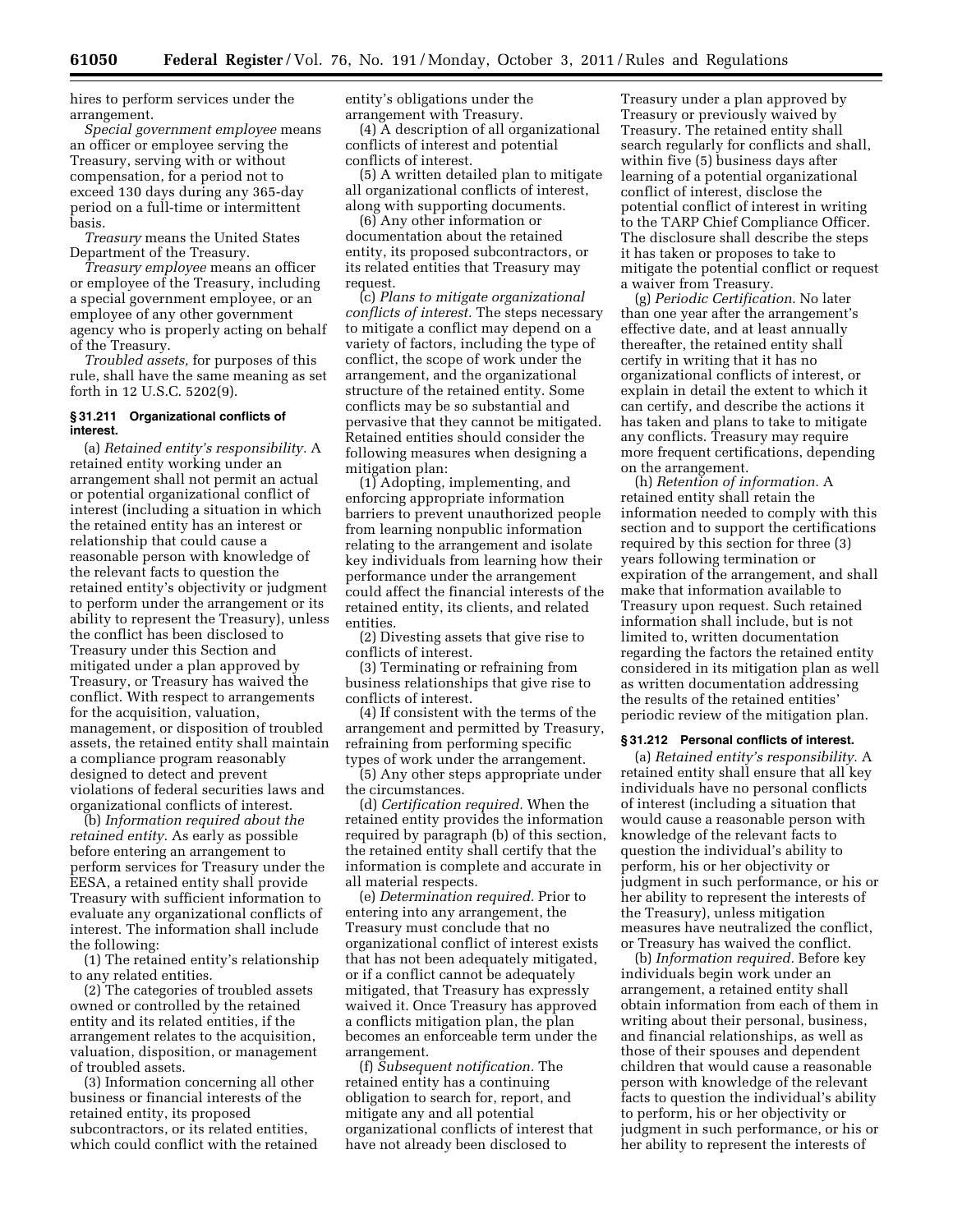the Treasury. When the arrangement concerns the acquisition, valuation, management, or disposition of troubled assets, the information shall be no less extensive than that required of certain new federal employees under Office of Government Ethics Form 450. Treasury may extend the time necessary to meet these requirements in urgent and compelling circumstances.

(c) *Disqualification.* The retained entity shall disqualify key individuals with personal conflicts of interest from performing work pursuant to the arrangement unless mitigation measures have neutralized the conflict to the satisfaction of the TARP Chief Compliance Officer. The retained entity may seek a waiver from the TARP Chief Compliance Officer to allow a key individual with a personal conflict of interest to work under the arrangement.

(d) *Initial certification.* No later than ten business days after the effective date of the arrangement, the retained entity shall certify to the Treasury that all key individuals performing services under the arrangement have no personal conflicts of interest, or are subject to a mitigation plan or waiver approved by Treasury. In making this certification, the retained entity may rely on the information obtained pursuant to paragraph (b) of this section, unless the retained entity knows or should have known that the information provided is false or inaccurate. Treasury may extend the time necessary to meet these requirements where the retained entity has a large number of key individuals, or in other appropriate circumstances.

(e) *Periodic certification.* No later than one year after the arrangement's effective date, and at least annually thereafter, the retained entity shall renew the certification required by paragraph (d) of this section. The retained entity shall provide more frequent certifications to Treasury when requested.

(f) *Retained entities' responsibilities.*  The retained entity shall adopt and implement procedures designed to search for, report, and mitigate personal conflicts of interest on a continuous basis.

(g) *Subsequent notification.* Within five business days after learning of a personal conflict of interest, the retained entity shall notify Treasury of the conflict and describe the steps it has taken and will take in the future to neutralize the conflict.

(h) *Retention of information.* A retained entity shall retain the information needed to comply with this section and to support the certifications required by this section for three years following termination or expiration of

the arrangement, and shall make that information available to Treasury upon request.

## **§ 31.213 General standards.**

(a) During the time period in which a retained entity is seeking an arrangement and during the term of any arrangement:

(1) The retained entity's officers, partners, or employees performing work under the arrangement shall not accept or solicit favors, gifts, or other items of monetary value above \$20 from any individual or entity whom the retained entity, officer, partner, or employee knows is seeking official action from the Treasury in connection with the arrangement or has interests which may be substantially affected by the performance or nonperformance of duties to the Treasury under the arrangement, provided that the total value of gifts from the same person or entity does not exceed \$50 in any calendar year.

(2) The retained entity and its officers and partners, and its employees shall not improperly use or allow the improper use of Treasury property for the personal benefit of any individual or entity other than the Treasury.

(3) The retained entity and its officers and partners, and its employees shall not make any unauthorized promise or commitment on behalf of the Treasury.

(b) Any individual who acts for or on behalf of the Treasury pursuant to an arrangement shall comply with 18 U.S.C. 201, which generally prohibits the direct or indirect acceptance by a public official of anything of value in return for being influenced in, or because of, an official act. Violators are subject to criminal penalties.

(c) Any individual or entity that provides information or makes a certification to the Treasury that is relating to services under EESA or required pursuant to 31 CFR Part 31 is subject to 18 U.S.C. 1001, which generally prohibits the making of any false or fraudulent statement to a federal officer. Upon receipt of information indicating that any individual or entity has violated any provision of title 18 of the U.S. Code or other provision of criminal law, Treasury shall refer such information to the Department of Justice and the Special Inspector General for the Troubled Asset Relief Program (SIGTARP).

(d) A retained entity shall disclose to the SIGTARP, any credible evidence, in connection with the designation, services, or closeout of the arrangement, that an employee, or contractor of the retained entity has committed a violation of Federal criminal law

involving fraud, conflict of interest, bribery, or gratuity violations found in Title 18 of the United States Code, or a violation of the civil False Claims Act (31 U.S.C. 3729–3733).

## **§ 31.214 Limitations on concurrent activities.**

Treasury has determined that certain market activities by a retained entity during the arrangement are likely to cause impermissible conflicts of interest. Accordingly, the following restrictions shall apply unless waived pursuant to section 31.215, or Treasury agrees in writing to specific mitigation measures.

(a) If the retained entity assists Treasury in the acquisition, valuation, management, or disposition of specific troubled assets, the retained entity and key individuals shall not purchase or offer to purchase such assets from Treasury, or assist anyone else in purchasing or offering to purchase such troubled assets from the Treasury, during the term of its arrangement.

(b) If the retained entity advises Treasury with respect to a program for the purchase of troubled assets, the retained entity and key individuals shall not, during the term of the arrangement, sell or offer to sell, or act on behalf of anyone with respect to a sale or offer to sell, any asset to Treasury under the terms of that program.

# **§ 31.215 Grant of waivers.**

The TARP Chief Compliance Officer may waive a requirement under this Part that is not otherwise imposed by law when it is clear from the totality of the circumstances that a waiver is in the government's interest.

#### **§ 31.216 Communications with Treasury employees.**

(a) *Prohibitions.* During the course of any process for selecting a retained entity (including any process using noncompetitive procedures), a retained entity participating in the process and its representatives shall not:

(1) Directly or indirectly make any offer or promise of future employment or business opportunity to, or engage directly or indirectly in any discussion of future employment or business opportunity with, any Treasury employee with personal or direct responsibility for that procurement.

(2) Offer, give, or promise to offer or give, directly or indirectly, any money, gratuity, or other thing of value to any Treasury employee, except as permitted by the Standards of Conduct for Employees of the Executive Branch, 5 CFR part 2635.

(3) Solicit or obtain from any Treasury employee, directly or indirectly, any